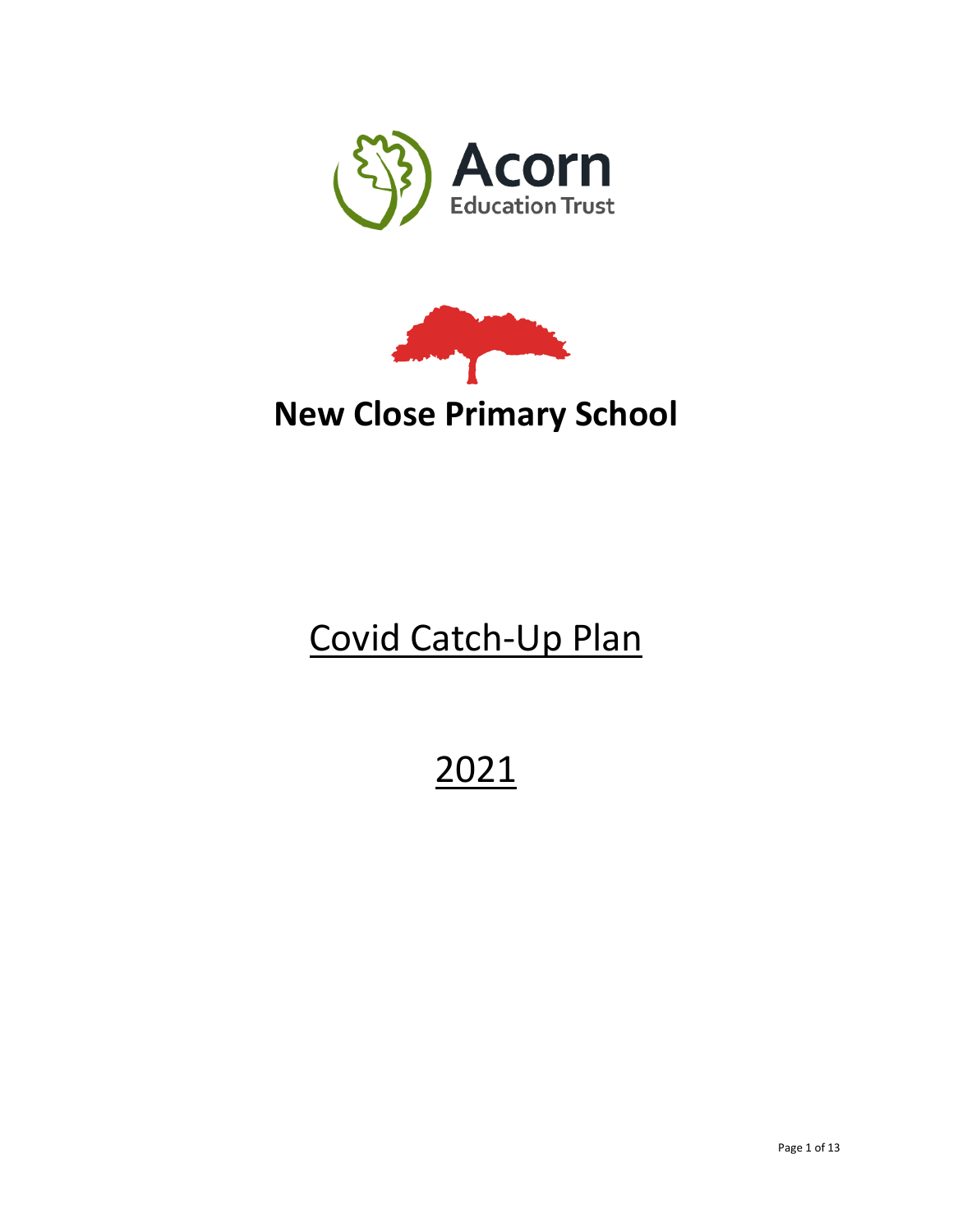#### Our strategy at Acorn Education Trust

The Covid-19 has affected children, young people, families and schools in an unprecedented fashion. Schools have been at the frontline of the response to the pandemic remaining open for children of key workers and the most vulnerable children alongside coordinating remote education for others. Families and schools have seldom worked so closely together in the best interests of our children and young people.

However, this challenge is far from over and compensating for the interruption to education will be at the forefront of school planning for some time to come. Undoubtedly a complex situation, schools will be aiming to confront issues around learning as well as well-being. Moreover, the evidence suggests that the pandemic has served to highlight the impact on students from socio-economically disadvantaged groups who have struggled disproportionately to their peers.

For schools in Acorn Education Trust, we will be acting on available research to create a plan which will meet the needs of all our students moving forwards. Rooted in a sustained response, our schools will identify objectives to ensure that each child is able to continue their journey through education with the support that they require along the way. This is in line with our Trust vision of preparing young people for their world in their time. Never has this been more important.

The government has assigned funding to schools to assist in the "catch-up" following the disruption caused by the pandemic. The Education Endowment Foundation has provided research-led strategies on how best to support children and young people in their reports "Covid-19 Support Guide for Schools" and "The EEF guide to supporting school planning: a tiered approach to 2021". This guidance is underpinned in our strategy.

This document is a live, ongoing piece of work and will be continuously monitored and updated. A review process within the Trust will ensure that the money assigned to this project is spent intelligently, fairly and to the benefit of our children and young people. Each school's plan will be written by the head and Exec. Head and then agreed by the Head of SEND for the Trust. The allocation of funding and impact of the plan will be monitored and evaluated by the Standards and Improvement Committee of Directors.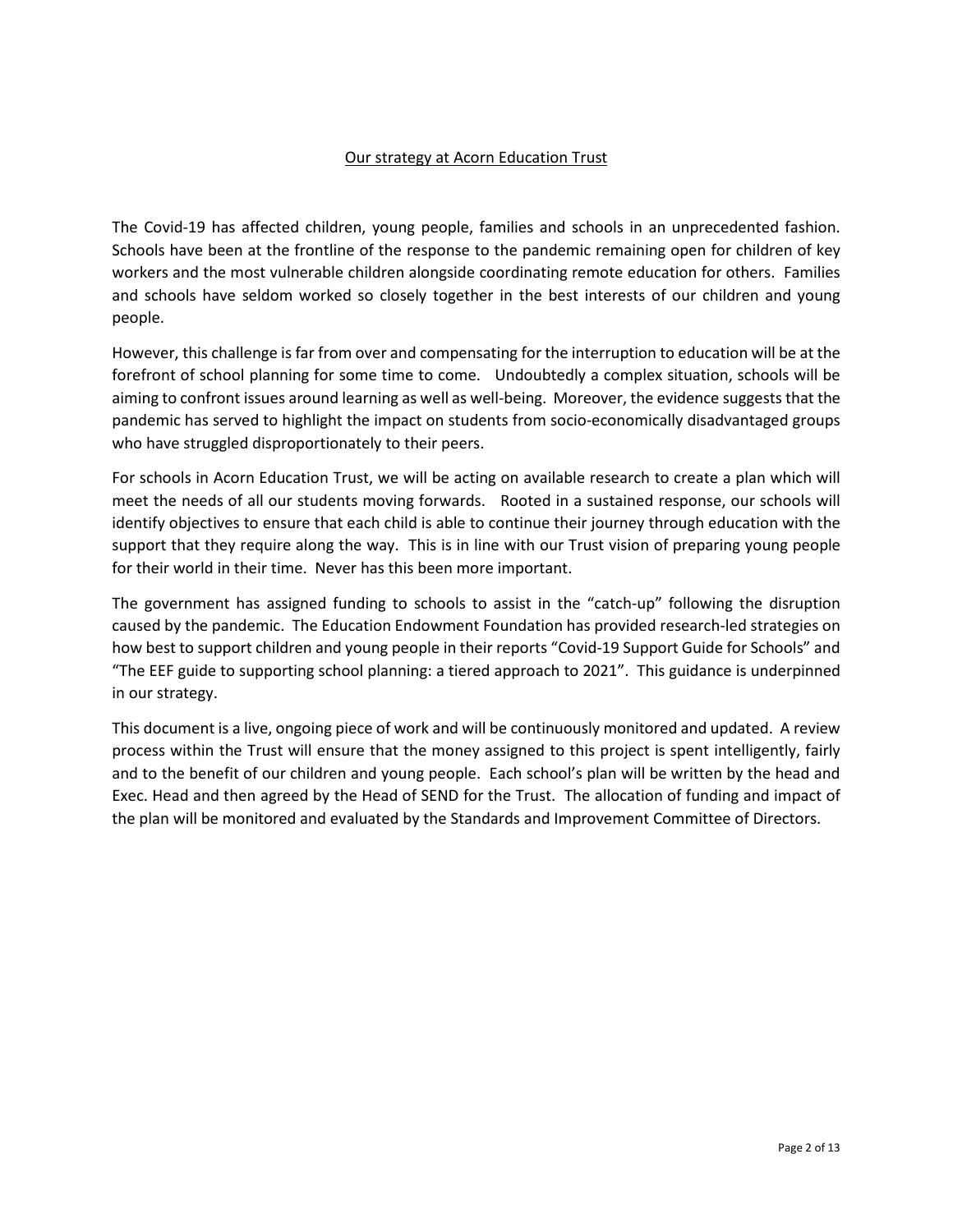What has been the impact of the Covid-19 pandemic at New Close Primary School?

**Primary** 

| Reading | We used the Salford reading test in September 2020 to identify deficits in reading across<br>the school.                                                                                                                                                                                                                                                                                                                                                                                                                                      |
|---------|-----------------------------------------------------------------------------------------------------------------------------------------------------------------------------------------------------------------------------------------------------------------------------------------------------------------------------------------------------------------------------------------------------------------------------------------------------------------------------------------------------------------------------------------------|
|         | In November and March we used the NFER tests (year 2-5) and past SATs papers for year<br>6 to assess children's progress, using the raw score and standardized score to identify<br>where children had regressed. The majority of children's standardized score had dropped.<br>63% between 1-5 points.<br>24% between 5-10 points.<br>16% more that 10%.                                                                                                                                                                                     |
|         | Our English lead, in conjunction with class teachers- used the diagnostic assessment tools<br>from the NFER/SATs papers to identify gaps of knowledge and skills.<br>They then put together a programme and series of targets, week by week, for each year<br>group to end of the academic year. These targets were based on National Curriculum<br>objectives and guidance from Wiltshire LA about key strands to focus on in relation to<br>catch up.                                                                                       |
|         | At the end of June a final round of assessments will take place and the same process will<br>be put into place to identify needs for term 1.                                                                                                                                                                                                                                                                                                                                                                                                  |
| Writing | Ongoing diagnostic assessment of writing has found that pupils are on average 2 steps<br>(using the schools colour graded system A-E) of progress below pupils at the same stage<br>last year. Spelling is a key factor.<br>In addition, children's ability to write in a sustained and more independent way has been<br>affected.                                                                                                                                                                                                            |
|         | Using NFER diagnostic assessment the English lead has put together a catch up<br>programme for each year group for spelling, Punctuation and Grammar and<br>composition/effect aspect of writing.<br>At the end of June a final round of assessments will take place and the same process will<br>be put into place to identify needs for term 1.                                                                                                                                                                                             |
| Maths   | In November and March we used the NFER tests (year 2-5) and past SATs papers for year<br>6 to assess children's progress, using the raw score and standardized score to identify<br>where children had regressed. The majority of children's standardized score had dropped.<br>81 % between 1-5 points.<br>13% between 5-10 points.<br>3% more that 10%.                                                                                                                                                                                     |
|         | Our maths lead, in conjunction with class teachers- used the diagnostic assessment tools<br>from the NFER/SATs papers to identify gaps of knowledge and skills.<br>They then put together a programme and series of targets, week by week, for each year<br>group to end of the academic year. These targets were based on National Curriculum<br>objectives and the ready to progress maths.<br>At the end of June a final round of assessments will take place and the same process will<br>be put into place to identify needs for term 1. |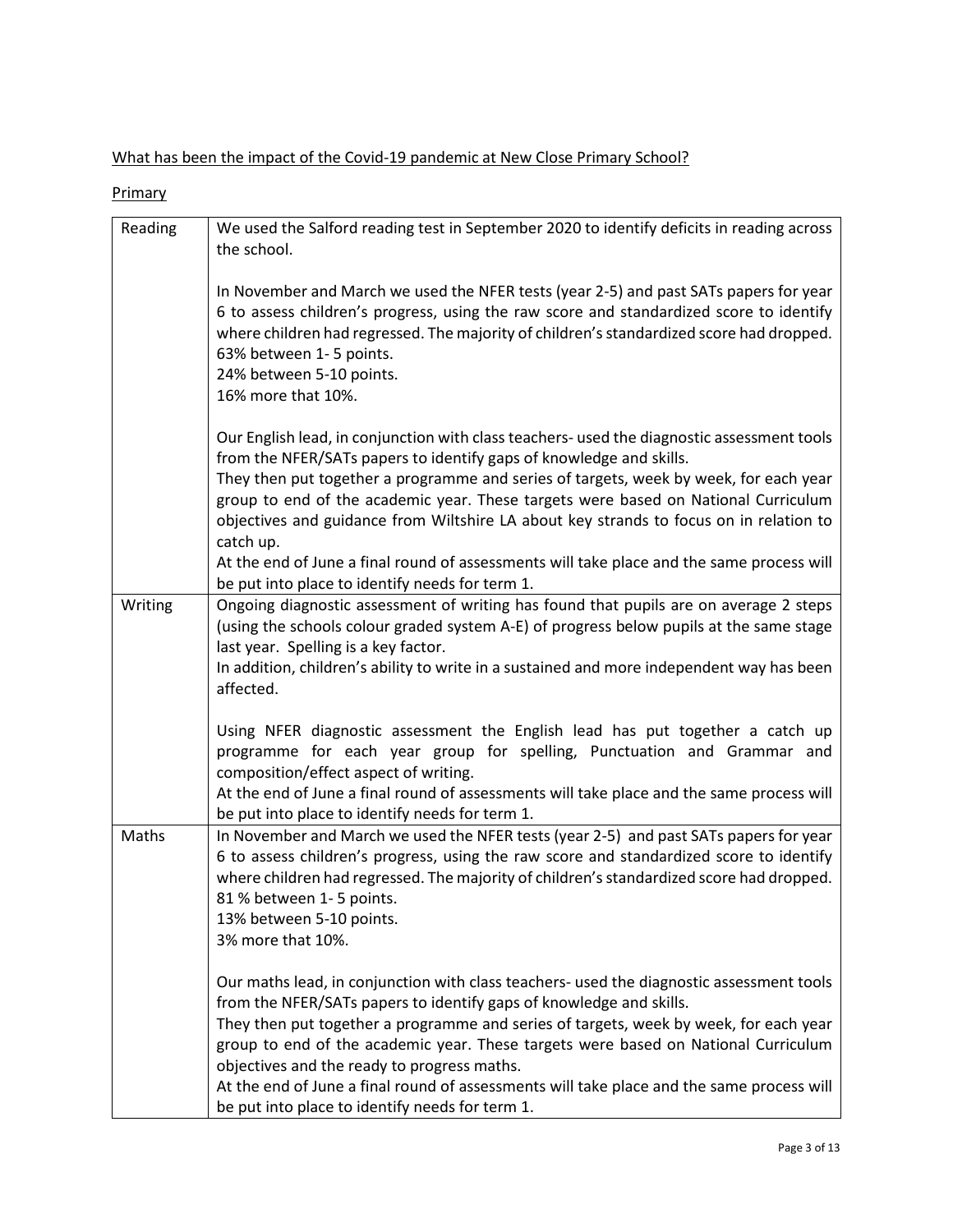| Non-core   | Formative assessment is taking place in non-core lessons. The pandemic has meant that<br>some of the curriculum has not been taught or taught remotely from both the year A<br>(20/21) and year B (2019/20). Some aspects will need to be re-planned to ensure that<br>delivery of these curricula remains sequential. We have logged sessions/units which<br>weren't completed or were only completed partially/taught remotely.<br>A plan has been produced to identify which units from our year A cycle (next year) will<br>need pre teach.<br>In addition, in term 6, additional time has been allocated to the teaching of SRE-to ensure<br>that children have had the full curriculum taught for this current year and previous years<br>that have been missed.                                                                                                                                                                                                                                                                                                                                                                                                                                                                                                                                                                                                                                                                                                                                                                                                                                                                                                                                                                                                                                                                                                                                                                                                                                                                                             |
|------------|--------------------------------------------------------------------------------------------------------------------------------------------------------------------------------------------------------------------------------------------------------------------------------------------------------------------------------------------------------------------------------------------------------------------------------------------------------------------------------------------------------------------------------------------------------------------------------------------------------------------------------------------------------------------------------------------------------------------------------------------------------------------------------------------------------------------------------------------------------------------------------------------------------------------------------------------------------------------------------------------------------------------------------------------------------------------------------------------------------------------------------------------------------------------------------------------------------------------------------------------------------------------------------------------------------------------------------------------------------------------------------------------------------------------------------------------------------------------------------------------------------------------------------------------------------------------------------------------------------------------------------------------------------------------------------------------------------------------------------------------------------------------------------------------------------------------------------------------------------------------------------------------------------------------------------------------------------------------------------------------------------------------------------------------------------------------|
| Well-being | Time has been spent during the first few weeks of the return to school carefully observing<br>and talking to pupils about well-being. Increased time was given to PSHE, well-being and<br>social sessions including team building/circle times. In addition, we identified extra-<br>curricular activities that we felt the children would benefit from. There has been an<br>increase in low level disruptive behaviour with children struggling to concentrate, lacking<br>resilience and independence. This was most noticeable in the younger classes on our<br>initial return. With our EYFS teacher having to alter how provision was managed to<br>manage behaviour of children who couldn't settle into routines and activities. This<br>became less evident as the term went on but after each holiday, repeated behaviours<br>have been noted in a more obvious way than previously.<br>In KS1- there were issues with friendship and mild aggressive behaviour amongst the<br>children, with these difficulties spilling out to parents and the army community. This has<br>now settled.<br>In KS2- the initial return was good. However, behaviour issues were more evident later in<br>the term as children became tired and unsettled. Issues surrounding social media outside<br>of school also began to effect relationships in school.<br>Children have been generally more emotional and less able to deal with issues that arise.<br>This has included for the children at New Close, high levels of mobility with a full<br>regimental move taking place between September 2020- March 2021. NOR has risen from<br>73 to 106 in this time. Some children arrived at the school whilst in lockdown or in our<br>bubble closure during late November. Some children left the school without proper<br>opportunity to say good bye. The impact on class dynamics and friendships has been<br>significant. New children have required additional support to settle and it has been<br>difficult to assess the impact of learning loss and ability. |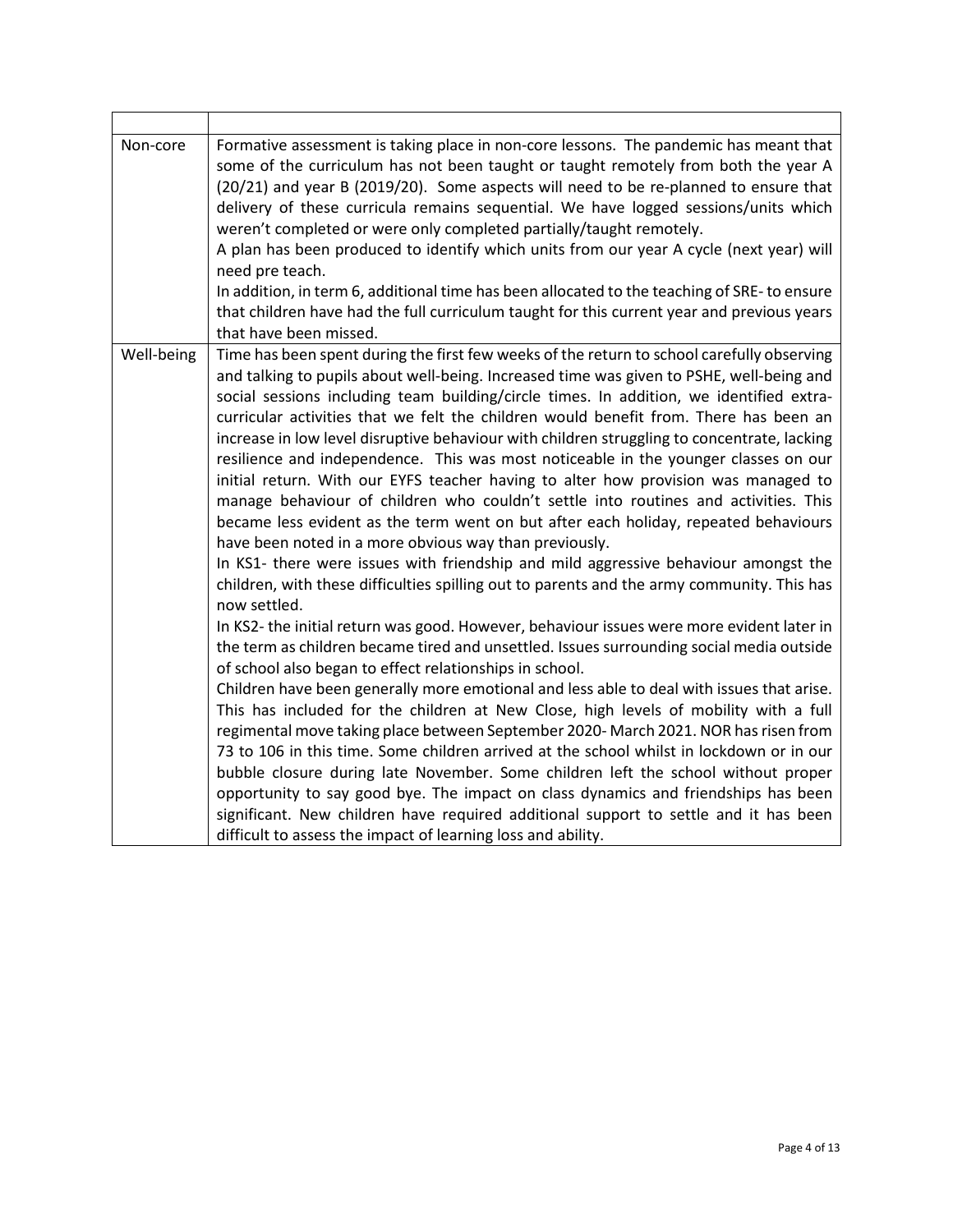#### Covid-19 Catch-Up Planning

## 1. Teaching and Learning

| <b>EEF Strategy</b>             | <b>EEF</b> rationale                                                                                                                                                                                                                           | Specific planning for                                                                                                                                                                                                                                                                                                                                      | Cost  | <b>Expected impact</b>                                                                                                                                                                                                                                                     |
|---------------------------------|------------------------------------------------------------------------------------------------------------------------------------------------------------------------------------------------------------------------------------------------|------------------------------------------------------------------------------------------------------------------------------------------------------------------------------------------------------------------------------------------------------------------------------------------------------------------------------------------------------------|-------|----------------------------------------------------------------------------------------------------------------------------------------------------------------------------------------------------------------------------------------------------------------------------|
|                                 |                                                                                                                                                                                                                                                | New Close Primary<br>School                                                                                                                                                                                                                                                                                                                                |       |                                                                                                                                                                                                                                                                            |
| Supporting<br>Great<br>Teaching | The best available<br>evidence indicates<br>that great teaching is<br>the most important<br>lever schools have to<br>improve outcomes for<br>their pupils. This was<br>true before the Covid-<br>19 pandemic and will<br>continue to be vital. | Subject leader staff<br>meetings-identifying<br>key focus for catch up<br>gaps-catch up<br>programme in place for<br>teachers to follow until<br>the end of term 6<br>Continue CPD for<br>delivery of Core<br>subjects- led by subject<br>leader/head.<br><b>Training on Quality First</b><br>teaching<br>Consistent delivery of<br>quality first teaching | £2000 | All pupils to make<br>accelerated<br>progress in order<br>to close the gaps<br>created by the<br>lockdowns.<br>Lessons are<br>engaging and high<br>quality. Children<br>can be seen to be<br>absorbed in their<br>learning.<br>Children learn<br>more and<br>remember more |
|                                 |                                                                                                                                                                                                                                                | Explicit<br>teaching<br>Scaffolding<br>Cognitive and<br>metacognitive<br>strategies<br>Flexible<br>grouping<br>AFL- flexible groupings<br>Monitoring system in<br>place to review<br>teaching and create<br>coaching style plans for<br>teachers                                                                                                           |       | Children with<br>additional<br>learning needs<br>can access the<br>curriculum within<br>their classroom<br>and are supported<br>to reach<br>aspirational<br>levels.<br>Phonics checks<br>level to rise to<br>85% pass rate.                                                |
|                                 |                                                                                                                                                                                                                                                | Moderation of books in<br>staff meetings to review<br>practise and progress                                                                                                                                                                                                                                                                                |       |                                                                                                                                                                                                                                                                            |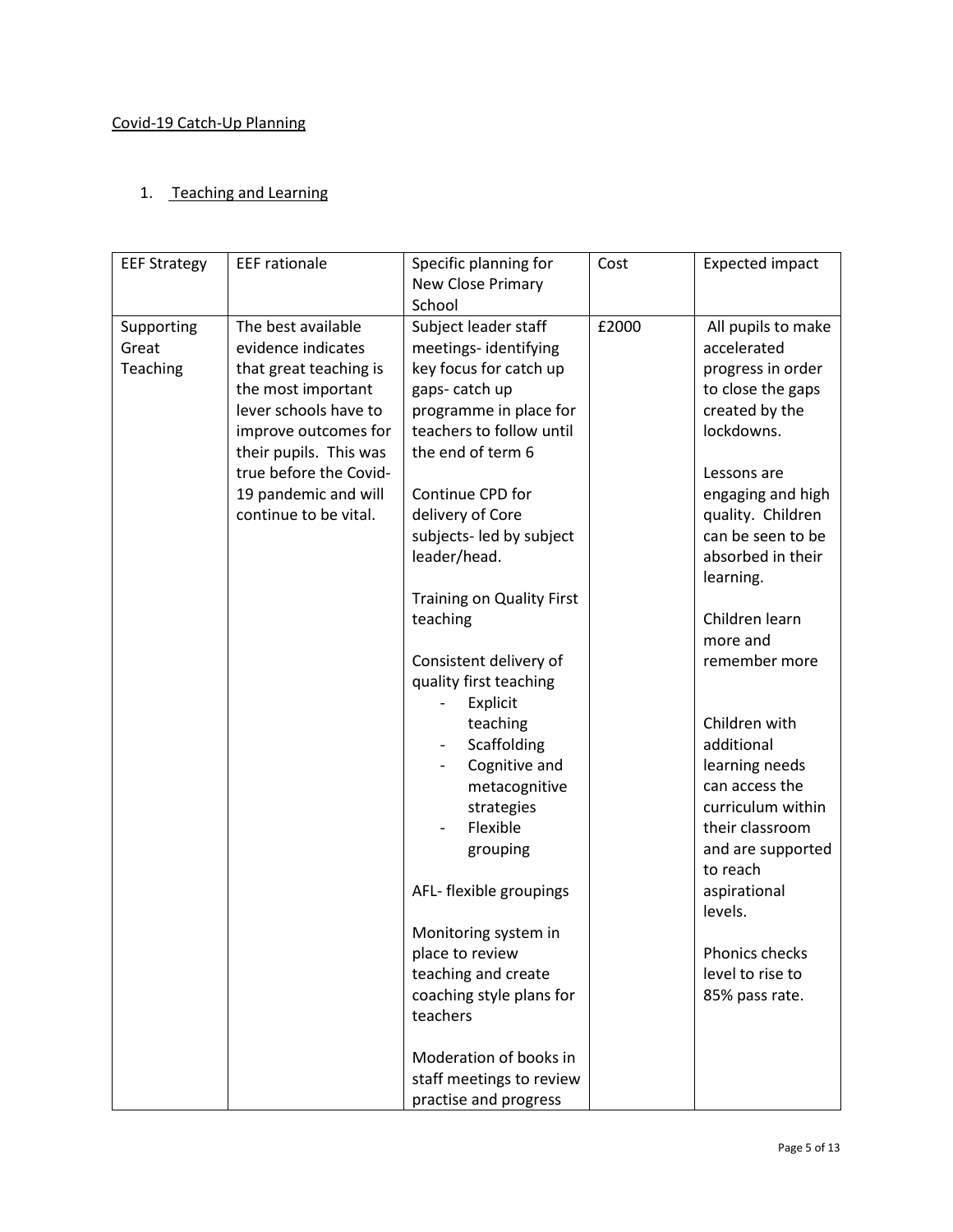|              |                                             | PPM- to review<br>progress and identify<br>how next steps can<br>support good quality<br>teaching                                                     |                   |                                                                 |
|--------------|---------------------------------------------|-------------------------------------------------------------------------------------------------------------------------------------------------------|-------------------|-----------------------------------------------------------------|
|              |                                             | Support from SENCO to<br>advise on how children<br>with SEN can be<br>provided for within<br>class setting and with<br>interventions where<br>needed. |                   |                                                                 |
|              |                                             | Ramsbury Hub phonics<br>training and resources                                                                                                        |                   |                                                                 |
|              |                                             | Regular review of staff<br>well being.                                                                                                                |                   |                                                                 |
|              |                                             | Purchase of richer<br>reading books to<br>support access to real<br>books which majority of                                                           | £2000             |                                                                 |
|              |                                             | children do not have at<br>home.                                                                                                                      |                   | More children<br>read for pleasure.                             |
|              |                                             |                                                                                                                                                       |                   | Children are<br>exposed to a<br>greater range of<br>vocabulary. |
| Pupil        | High quality                                | Use of Salford to                                                                                                                                     | £1700             | Staff are aware of                                              |
| assessment   | assessment is                               | identify reading levels                                                                                                                               | <b>NFER tests</b> | gaps in learning                                                |
| and feedback | essential to great                          |                                                                                                                                                       | per annum         | and can plan for                                                |
|              | teaching helping us to                      | Use of NFER to identify                                                                                                                               |                   | progress.                                                       |
|              | understand what                             | progress made from                                                                                                                                    | £70 Renfrew       |                                                                 |
|              | pupils have (and have                       | November and previous                                                                                                                                 |                   | Staff are aware of                                              |
|              | not) learned.                               | year (pre pandemic).                                                                                                                                  |                   | strengths and                                                   |
|              | Targeted diagnostic<br>assessments can help | Use standardised score<br>as comparison for                                                                                                           |                   | weaknesses in<br>children's reading                             |
|              | teachers to monitor                         | loss/progress. Carried                                                                                                                                |                   | and can target                                                  |
|              | pupils' progress.                           | out at end of March.                                                                                                                                  |                   | support                                                         |
|              |                                             | Repeat in late June.                                                                                                                                  |                   | accordingly to                                                  |
|              |                                             |                                                                                                                                                       |                   | ensure progress.                                                |
|              |                                             | Use NFER diagnostic<br>tool to identify gaps in                                                                                                       |                   |                                                                 |
|              |                                             |                                                                                                                                                       |                   |                                                                 |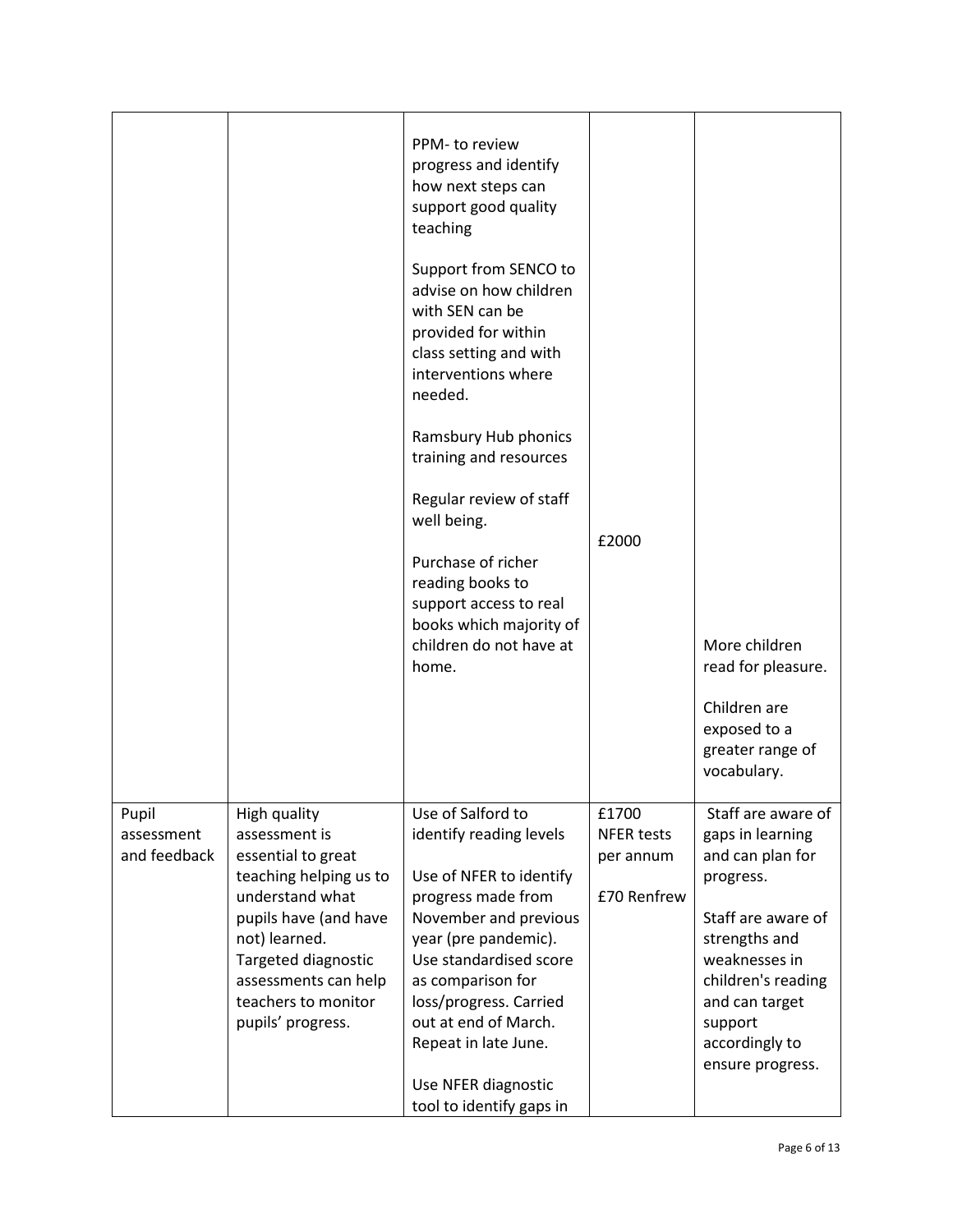|             |                         | learning-programme        |            | Entry and exit       |
|-------------|-------------------------|---------------------------|------------|----------------------|
|             |                         | developed to ensure       |            | point data will      |
|             |                         | gaps are taught           |            | ensure that          |
|             |                         |                           |            | intervention has     |
|             |                         | Use range of              |            | impact and can be    |
|             |                         | assessments to identify   |            | changed if this is   |
|             |                         | entry and exit points for |            | not the case.        |
|             |                         | children with SEN or      |            |                      |
|             |                         | children starting catch   |            | <b>Tailored</b>      |
|             |                         | up interventions.         |            | discussions          |
|             |                         |                           |            | around the           |
|             |                         | Use of end of unit        |            | progress of          |
|             |                         | assessments and           |            | individual children  |
|             |                         | knowledge review in all   |            | leads to bespoke     |
|             |                         | subjects.                 |            | planning and         |
|             |                         |                           |            | improved             |
|             |                         | PPM to discuss progress   |            | outcomes.            |
|             |                         | of children and           |            |                      |
|             |                         | identification of next    |            |                      |
|             |                         | steps/children requiring  |            |                      |
|             |                         | additional support.       |            |                      |
|             |                         | Class                     |            |                      |
|             |                         | teacher/Head/SENCO/D      |            |                      |
|             |                         | ept leader.               |            |                      |
|             |                         |                           |            |                      |
| Transition  | All pupils will need    | Additional time on the    |            | Children are         |
| support and | support to transition   | curriculum was given to   | No         | happy to attend      |
| ongoing     | back to school.         | pastoral and social       | additional | school. They         |
| remote      | There are particular    | opportunities within      | cost       | attend well -        |
| education   | challenges to support   | curriculum subjects in    |            | above 96% as a       |
|             | pupils transitioning to | both September and in     |            | whole-school         |
|             | a new school.           | March/April. See well     |            | target               |
|             | Focusing on high-       | being box for details.    |            | <b>Target FSM</b>    |
|             | quality remote          |                           |            | attendance 96%       |
|             | learning will continue  | PSA advisor continued     |            | <b>Target SEN</b>    |
|             | to be valuable for      | to support families       |            | attendance 96%       |
|             | pupils.                 | regarding transition or   |            |                      |
|             |                         | issues that had been      |            | <b>Families feel</b> |
|             |                         | faced at home during      |            | supported by the     |
|             |                         | lockdown.                 |            | school.              |
|             |                         | ELSA has picked up        |            | Children are ready   |
|             |                         | groups/individuals that   |            | and make a           |
|             |                         | have struggled            |            | positive transition  |
|             |                         | emotionally since the     |            | to next class or     |
|             |                         | return.                   |            | setting in           |
|             |                         | Other children have       |            | September 21.        |
|             |                         | been given time to talk.  |            |                      |
|             |                         |                           |            |                      |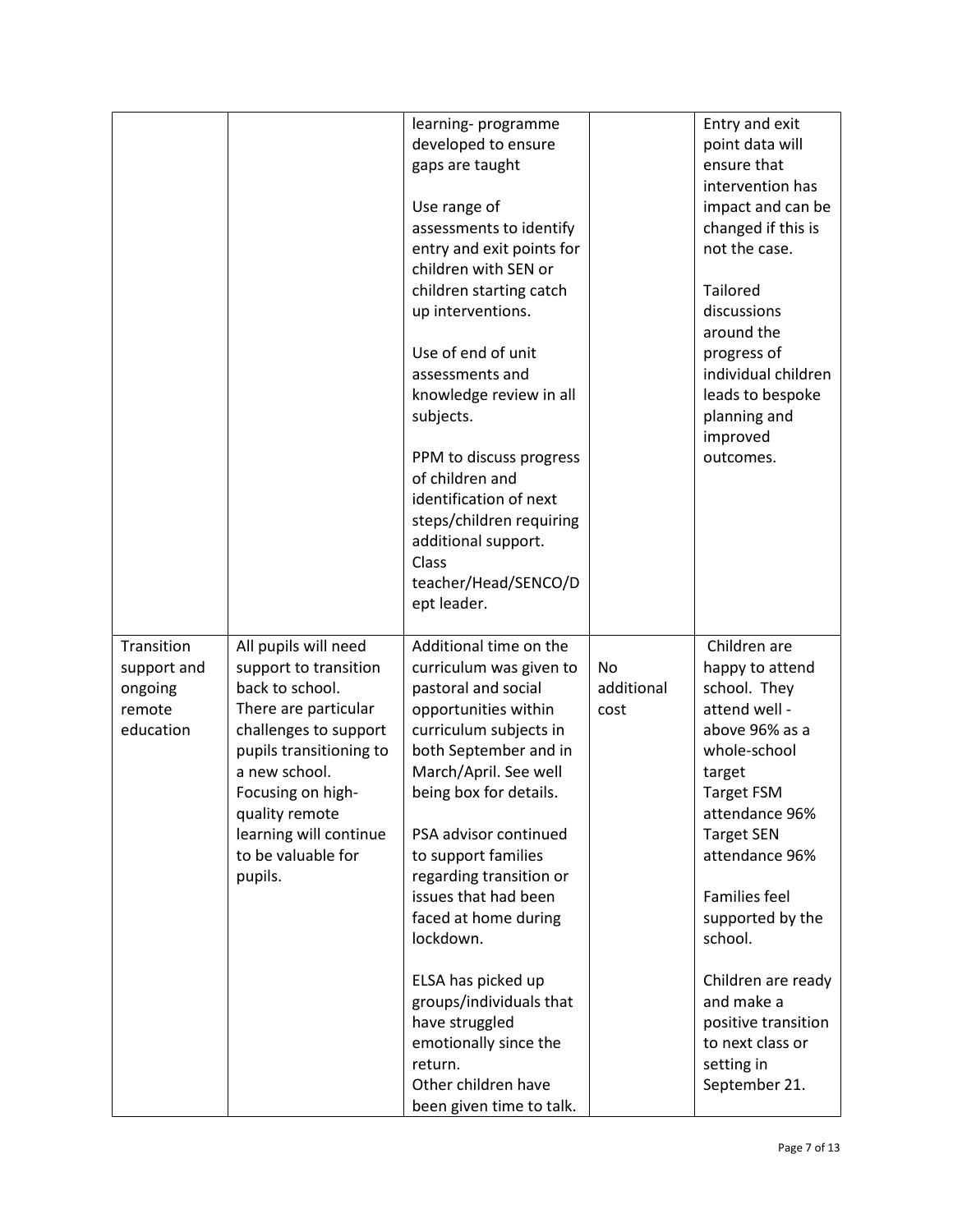|  | Careful thought is being<br>given to how children<br>will transition into new<br>classes for next year<br>and the structure of<br>EYFS/KS1 |  |
|--|--------------------------------------------------------------------------------------------------------------------------------------------|--|
|  | Liaison work with<br>secondary school,<br>adapted to meet needs<br>of COVID restrictions.                                                  |  |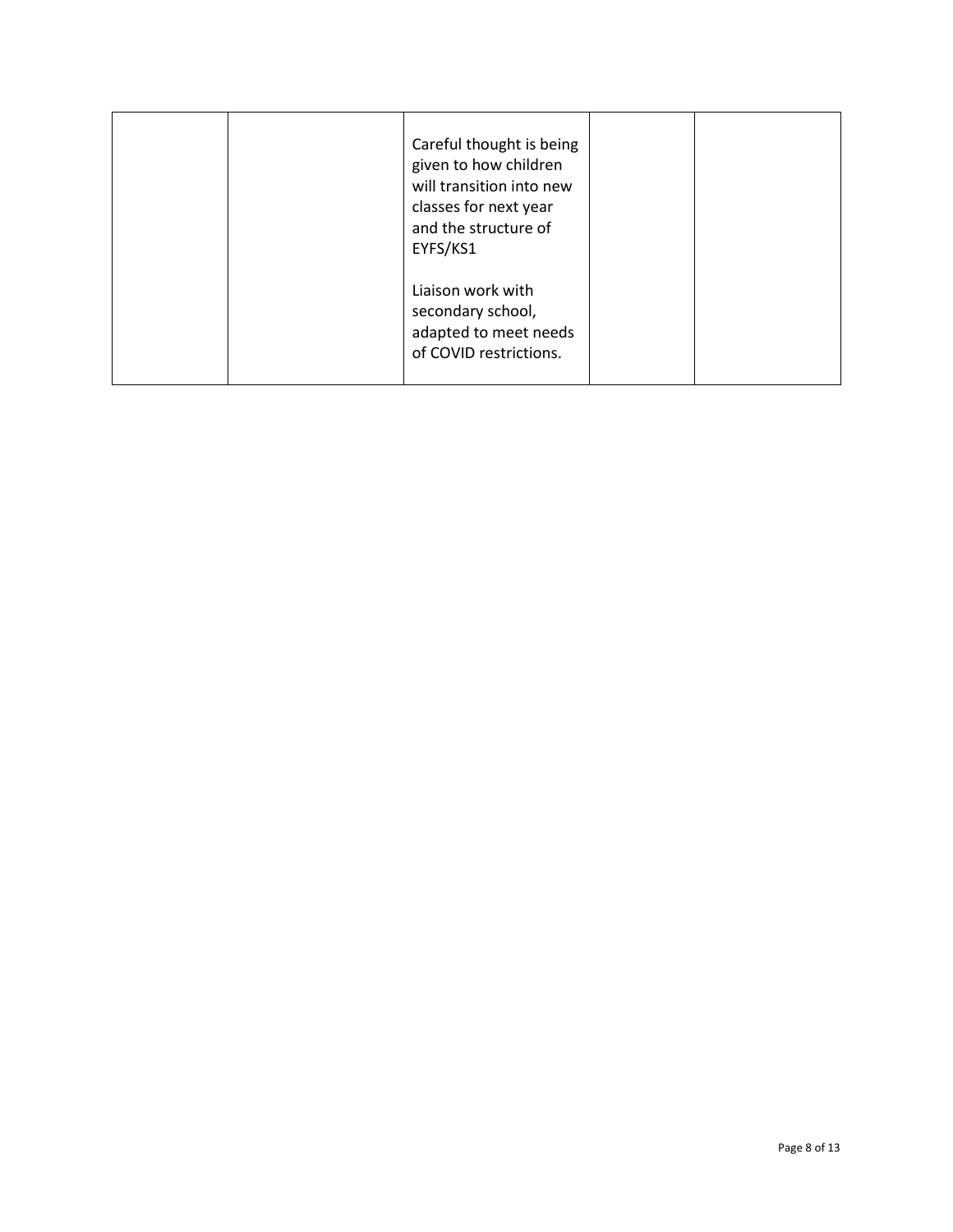## 2. Targeted support

| <b>EEF Strategy</b>            | <b>EEF</b> rationale                                                                                                                                                                                                                                                                                                                                      | Specific planning for<br>New Close Primary<br>School                                                                                                                                                                                                                                                                                                                             | Cost  | <b>Expected impact</b>                                                                                                                                                                                      |
|--------------------------------|-----------------------------------------------------------------------------------------------------------------------------------------------------------------------------------------------------------------------------------------------------------------------------------------------------------------------------------------------------------|----------------------------------------------------------------------------------------------------------------------------------------------------------------------------------------------------------------------------------------------------------------------------------------------------------------------------------------------------------------------------------|-------|-------------------------------------------------------------------------------------------------------------------------------------------------------------------------------------------------------------|
| 1:1 and small<br>group tuition | There is extensive<br>evidence supporting<br>the impact of high-<br>quality 1:1 and small<br>group tuition as a<br>catch-up strategy. To<br>be most effective, the<br>tuition should be<br>guided by the school,<br>linked to the<br>curriculum, and<br>focused on areas<br>where pupils will most<br>benefit from<br>additional practice or<br>feedback. | Effective selection of<br>pupils<br>Appropriate training for<br>staff<br>Tuition is well planned<br>and resourced<br>Has a clear link to class<br>based learning<br>Feedback is given<br>accordingly<br>Progress is tracked<br>See additional data<br>gathering document<br>See intervention<br>timetable for year 1/2<br>See intervention<br>timetable for year 34<br>and $5/6$ | £3700 | Identified<br>children will make<br>accelerated<br>progress in maths<br>and English.<br>Children will be<br>clear on their<br>targets for<br>success.<br>Tuition will impact<br>on class-based<br>learning. |
| Intervention                   | A particular focus for<br>intervention is likely to<br>be literacy and/or<br>numeracy.<br>Effective intervention<br>follows assessment,<br>which can be used to<br>ensure that support is<br>well-targeted and to<br>monitor pupil<br>progress.                                                                                                           | Effective selection of<br>pupils<br>Appropriate training for<br>staff<br>Tuition is well planned<br>and resourced<br>Has a clear link to class<br>based learning                                                                                                                                                                                                                 |       | Intervention will<br>be tracked for<br>successful impact<br>meaning that<br>children receive<br>evidence based<br>programmes to<br>support.<br>Teachers plan<br>intervention for<br>their class             |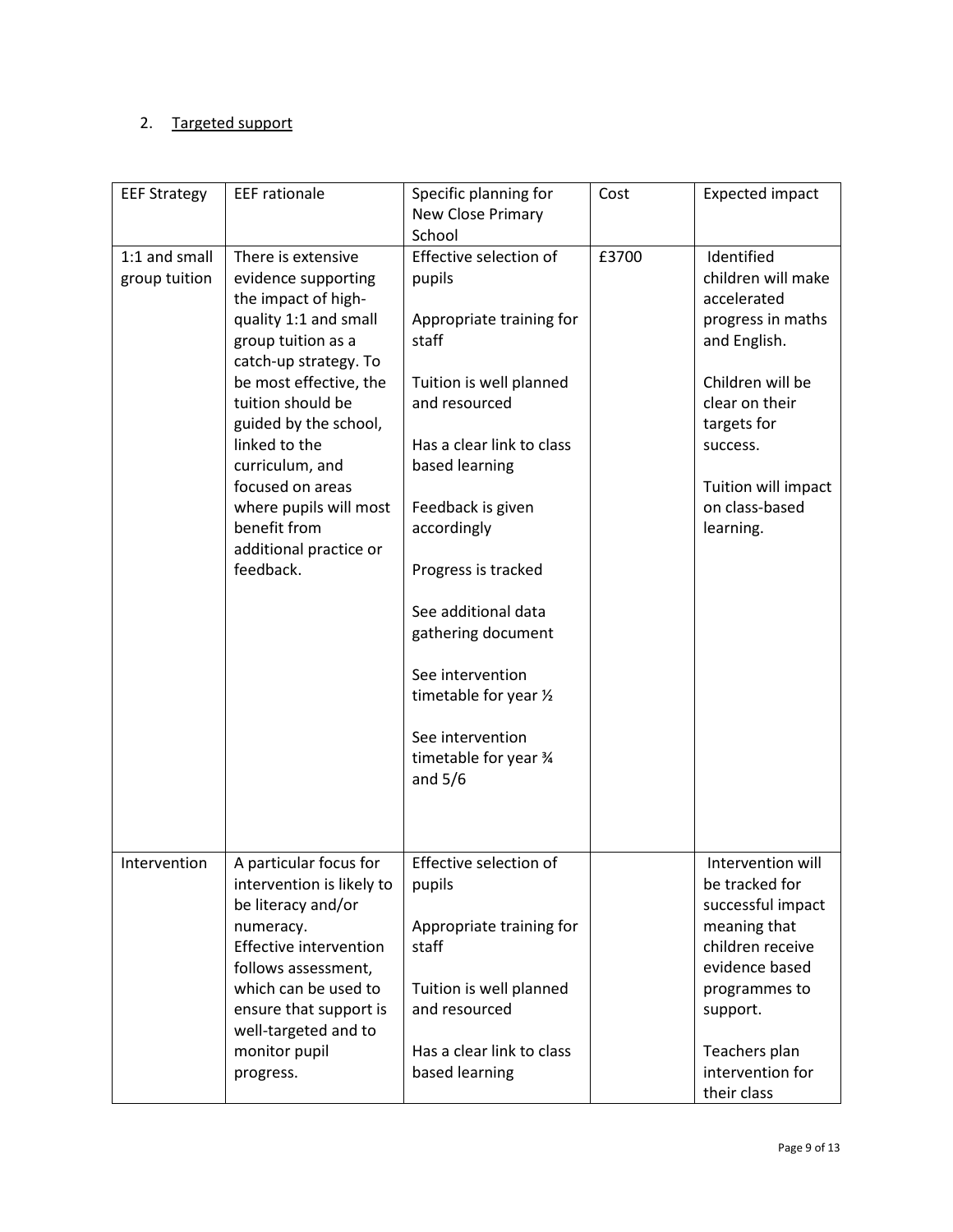|              | Structured, evidence-      | Feedback is given         |                | meaning that      |
|--------------|----------------------------|---------------------------|----------------|-------------------|
|              | based programmes are       | accordingly               |                | individual needs  |
|              | best. Pupils should        |                           |                | are well-known    |
|              | understand the link        | Progress is tracked       |                | and targeted      |
|              | between intervention       |                           |                | ensuring best     |
|              | and the learning in        | See additional data       |                | impact.           |
|              | class.                     | gathering document        |                |                   |
|              | Sessions are time-         |                           |                | Children show     |
|              | limited and delivered      | See intervention          |                | higher levels of  |
|              | by trained teachers or     | timetable for year 1/2    |                | basic skills than |
|              | TAs.                       |                           |                | previously.       |
|              |                            | See intervention          |                |                   |
|              |                            | timetable for year 3/4    |                |                   |
|              |                            | and $5/6$                 |                |                   |
|              |                            |                           |                |                   |
|              |                            | Introduction of NELI for  | Free           |                   |
|              |                            | identified children in    | training       |                   |
|              |                            | reception- additional     | initially, but |                   |
|              |                            | training for another      | ongoing TA     |                   |
|              |                            | staff member for NELI     | costs to       |                   |
|              |                            |                           | deliver        |                   |
|              |                            |                           | intervention   |                   |
|              |                            |                           | s from main    |                   |
|              |                            |                           | school         |                   |
|              |                            |                           | grant.         |                   |
|              |                            |                           |                |                   |
| Planning for | Good teaching for          | Regular CPD from          | <b>No</b>      | Increased         |
| pupils with  | SEND is good teaching      | SENCO to support good     | additional     | knowledge among   |
| <b>SEND</b>  | for all.                   | provision in class and    | cost           | staff of SEND and |
|              | Teachers are aware of      | with those delivering     |                | the associated    |
|              | individual learning        | interventions.            |                | barriers for      |
|              | needs.                     |                           |                | learning.         |
|              | Creating a positive and    | Children planned for      |                |                   |
|              | supportive                 | within sessions, clear    |                | Person centred    |
|              | environment that           | differentiation and       |                | approaches        |
|              | promotes high              | support indicated.        |                | ensure all        |
|              | standards and positive     | Flexible groupings        |                | stakeholders are  |
|              | relationships can help     |                           |                | engaged.          |
|              | to ensure pupils can       | Children with additional  |                |                   |
|              | access the best            | needs required to         |                | More children     |
|              | possible teaching.         | access the curriculum     |                | make progress     |
|              | <b>Consistent routines</b> | receive wave 1 and 2      |                | across the        |
|              | and pro-active             | support planned for by    |                | curriculum areas  |
|              | approaches to              | teacher and delivered     |                | due to be able to |
|              | behaviour will support     | by all staff working with |                | access lessons    |
|              | all pupils including       | those children.           |                | and learning.     |
|              | those with SEND.           |                           |                |                   |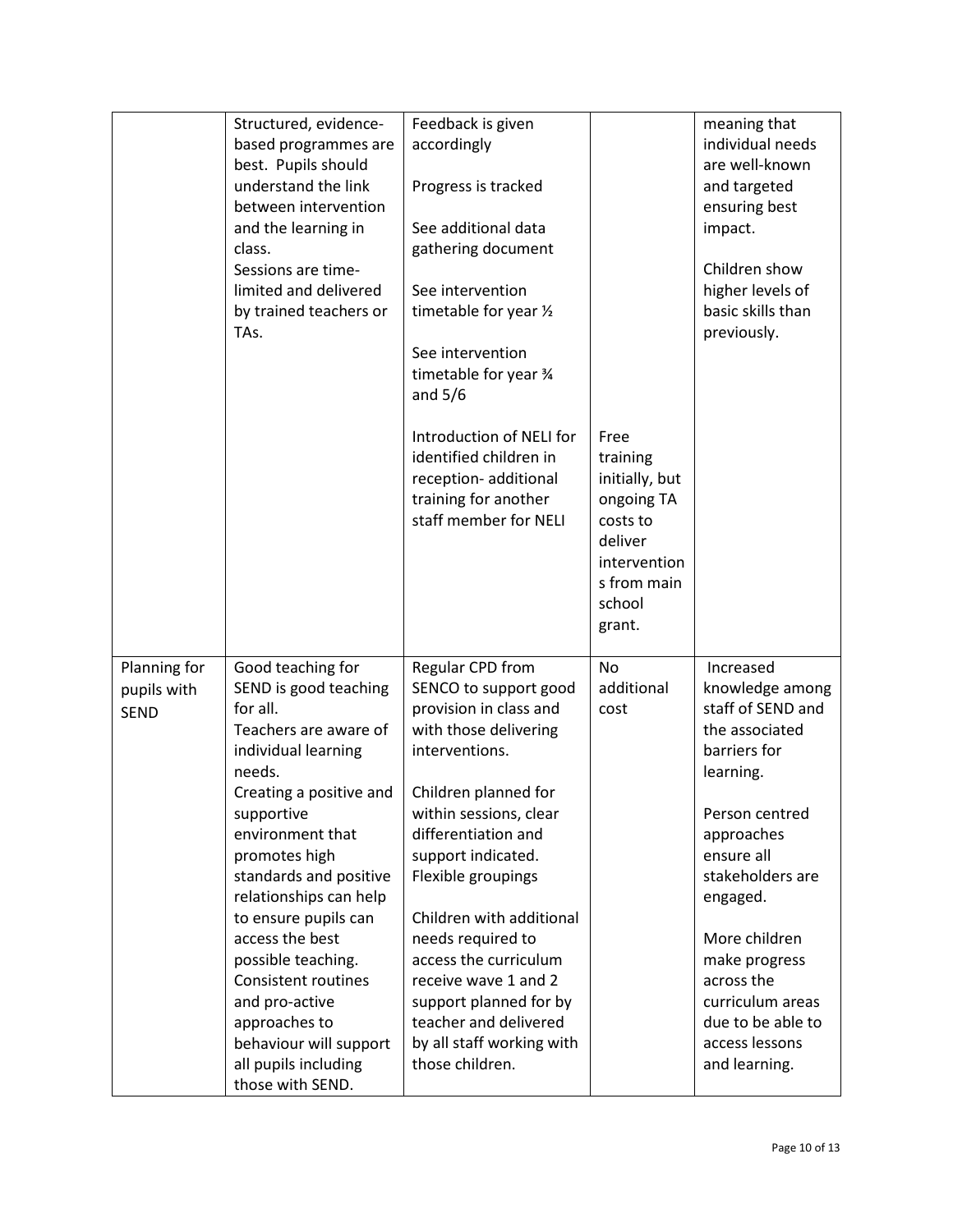| SEN passports/MSP-<br>have clear targets which<br>match appropriately<br>with<br>academic/social/behavi<br>our targets<br>Increased<br>ELSA/implementation of | Passports provide<br>rigorous tracking<br>of support and<br>progress. |
|---------------------------------------------------------------------------------------------------------------------------------------------------------------|-----------------------------------------------------------------------|
| <b>Thrive</b>                                                                                                                                                 |                                                                       |
| Use Trust provision for<br>key pupils as required                                                                                                             |                                                                       |

## 3. Wider strategies

| <b>EEF Strategy</b>                                            | <b>EEF</b> rationale                                                                                                                                                                                                                                                                    | Specific planning for<br>New Close School                                                                                                                                                                                             | Cost | <b>Expected impact</b>                                                                                                                                                                                                                               |
|----------------------------------------------------------------|-----------------------------------------------------------------------------------------------------------------------------------------------------------------------------------------------------------------------------------------------------------------------------------------|---------------------------------------------------------------------------------------------------------------------------------------------------------------------------------------------------------------------------------------|------|------------------------------------------------------------------------------------------------------------------------------------------------------------------------------------------------------------------------------------------------------|
| Supporting<br>social,<br>emotional and<br>behavioural<br>needs | A sustained focus on<br>supporting pupils'<br>social, emotional and<br>behavioural needs<br>will be needed.<br>Meaningful and<br>manageable<br>assessment will be<br>crucial. A common<br>misconception is that<br>a pupil's well-being is<br>separate from their<br>academic learning. | For the 2021/2022<br>year-school to<br>receive training to<br>become a Thrive<br>school<br><b>Thrive Senior Leader</b><br>practitioner training<br>to begin in September<br>Thrive Whole school<br>training- to begin in<br>September | £549 | New Close's<br>environment will<br>be inclusive,<br>supportive and<br>welcoming<br>Teachers will have<br>strong awareness<br>of the emotional<br>needs of the<br>children in their<br>class enabling<br>them to plan<br>learning to<br>support this. |
|                                                                |                                                                                                                                                                                                                                                                                         |                                                                                                                                                                                                                                       |      | Children will<br>become more<br>aware of their<br>emotional<br>learning and how<br>their brain works.<br>Learning<br>Behaviour's will<br>improve resulting<br>in a settled<br>learning<br>environment.                                               |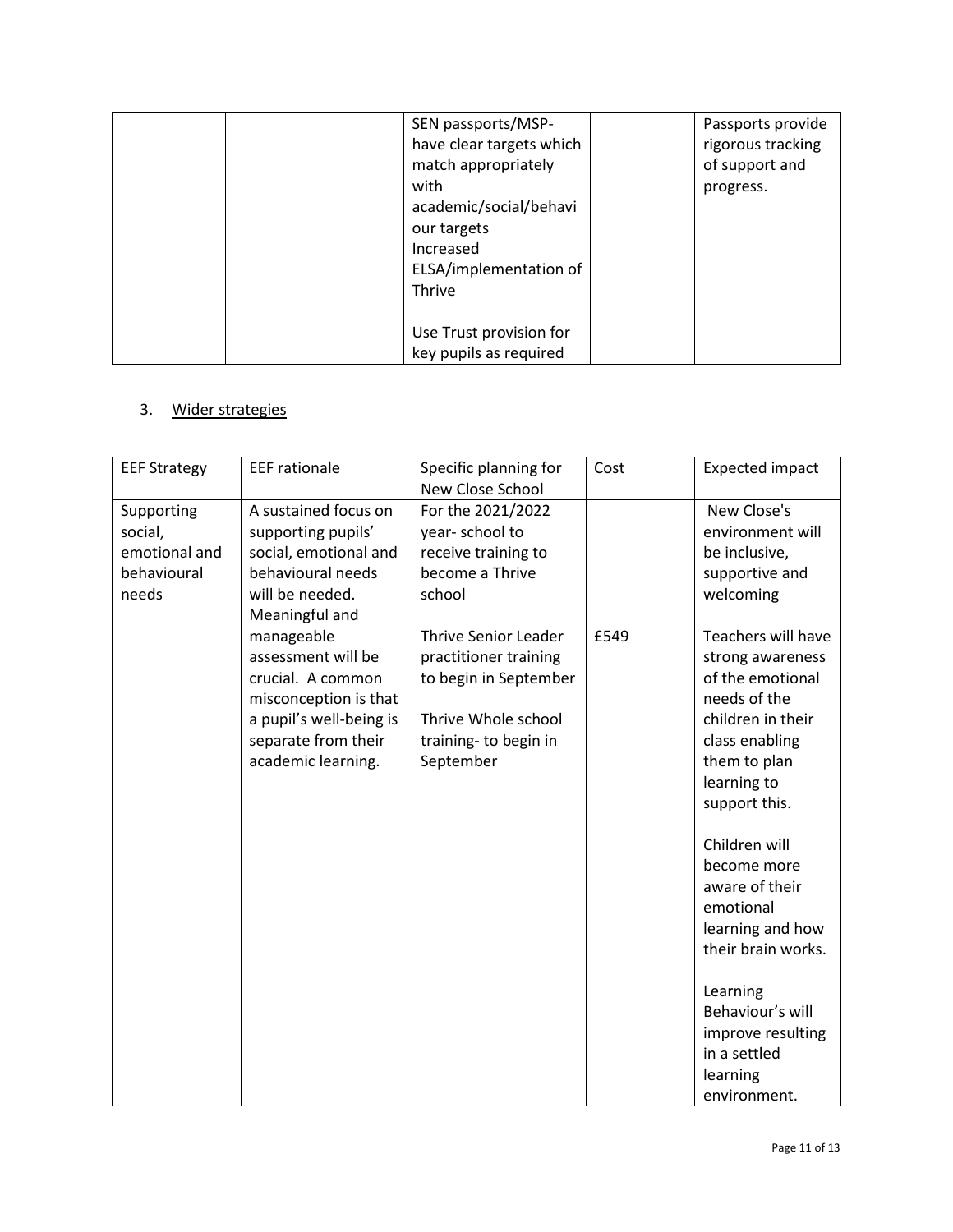|                                                    |                                                                                                                                                                                                                                                                                                                            |                                                                                                                                                                                                           |                                       | Children will feel<br>safe and secure<br>that staff<br>understand their<br>needs and can<br>meet them.                                                                                                                                                                                                                                                                                                                                                                |
|----------------------------------------------------|----------------------------------------------------------------------------------------------------------------------------------------------------------------------------------------------------------------------------------------------------------------------------------------------------------------------------|-----------------------------------------------------------------------------------------------------------------------------------------------------------------------------------------------------------|---------------------------------------|-----------------------------------------------------------------------------------------------------------------------------------------------------------------------------------------------------------------------------------------------------------------------------------------------------------------------------------------------------------------------------------------------------------------------------------------------------------------------|
| Communicating<br>with and<br>supporting<br>parents | Close engagement<br>was critical over the<br>pandemic.<br>Communication will<br>need to be monitored<br>and supported.<br>Providing books and<br>education resources<br>to pupils over the<br>summer may be<br>helpful along with<br>support and<br>guidance.                                                              | <b>Transition booklets</b><br>created for the<br>summer holiday<br>PSA communication<br>TA/teacher<br>communication<br>weekly to parents<br>during lockdown/<br>bubble closure                            | £500                                  | Parents will<br>engage with the<br>school in support<br>of their children.<br>Parents will feel<br>connected to the<br>school and know<br>where to ask for<br>help.<br>Parents will be<br>able to further<br>their child's<br>learning journey<br>at home fostering<br>a love of learning.<br>Parents will be<br>involved in the<br>early stages of<br>any issues which<br>arise and be<br>involved in early<br>intervention to<br>prevent issues<br>from escalating. |
| Access to<br>technology                            | Pupils' access to<br>technology has been<br>a key factor affecting<br>the extent to which<br>they can learn at<br>home. Technology<br>could also be valuable<br>as pupils return to<br>school to access<br>tuition or support. To<br>support learning, how<br>technology is used<br>matters most.<br>Providing guidance on | Purchase of 15<br>additional laps top in<br>school. Making a total<br>of 30.<br>These are being used<br>for whole class<br>support.<br>Access to bespoke<br>programmes such as<br>times tables rock stars | £6039<br>Including lap<br>top storage | Ongoing access<br>to ICT should<br>there be another<br>lockdown.<br>Children can use<br>ICT for recording<br>in lessons.<br>Online<br>interventions can<br>be accessed by<br>children to enable                                                                                                                                                                                                                                                                       |